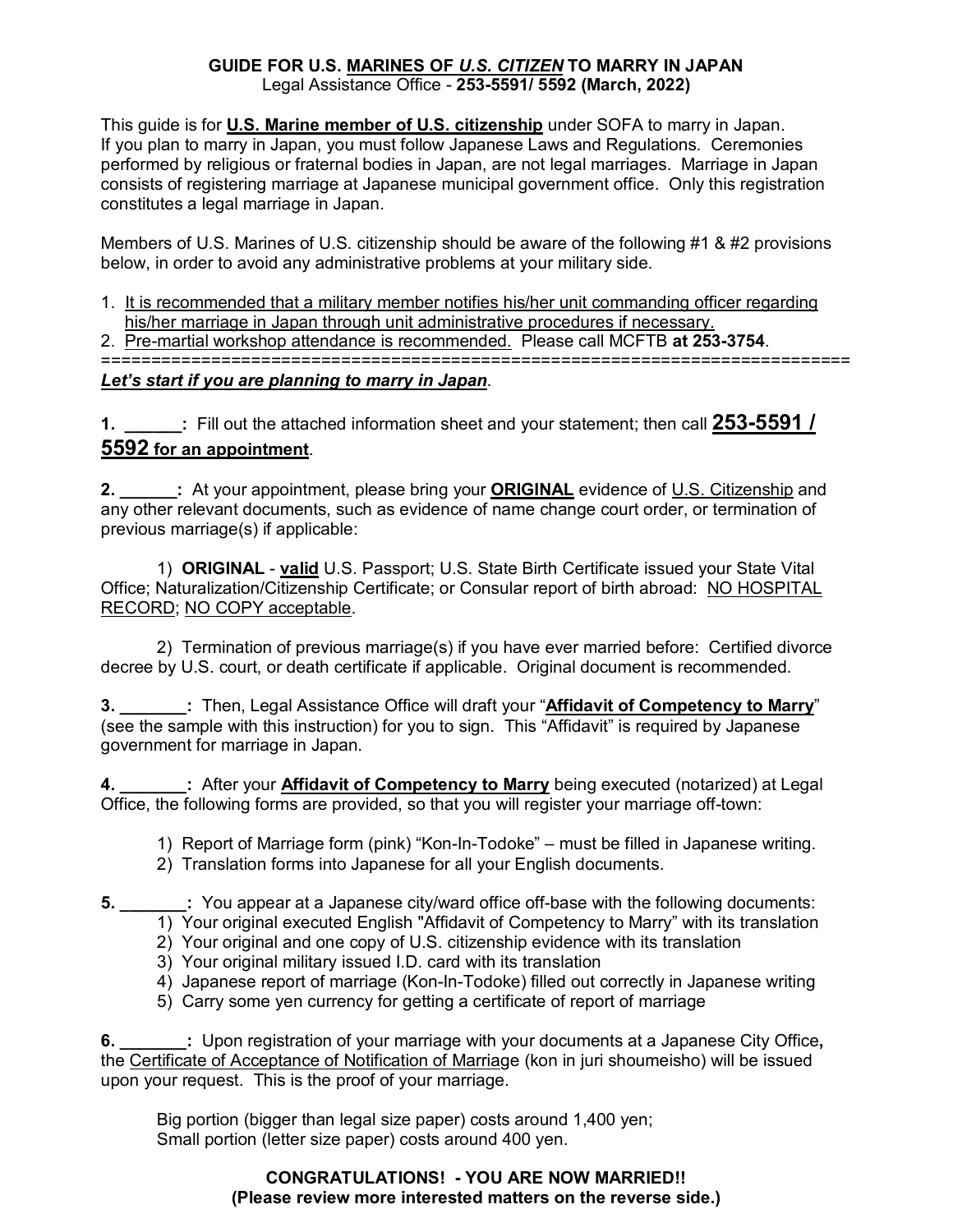#### ======================================================================== **OTHER THINGS TO KNOW**:

| If you are a military active member of USMC but NOT a U.S. citizen, please contact with        |
|------------------------------------------------------------------------------------------------|
| your country consulate representative regarding how to prepare your legal capacity of marriage |
| overseas; i.e. Philippine consulate, Mexican Embassy, etc.                                     |

 If your fiancée is a NON-SOFA U.S. citizen or Third country national - living in Japan under Japanese visa status, or coming to Japan for marriage, **he/she must get information from his/her respective Embassy/Consulate located in Japan re: how to marry in Japan; i.e. U***.S. Embassy Tokyo web site:<http://japan.usembassy.gov/> for U.S. citizen, or third country*  national's respective embassy or consulate located in Japan. Each country has its own regulations and document required. Or it is recommended to check with a local city office directly.

## **AFTER MARRIAGE:**

**Translation** – Please search online for "**Military One Source**" to translate the document

**<https://livechat.militaryonesourceconnect.org/chat/>**

It is free and available 24/7. Their number is 1-800-342-9647.

DO NOT ASK FOR ENGLISH TRANSLATION FROM A CITY OFFICE PERSONNEL.

 $\Box$  I.D. CARD issuance – Ask I-PAC at Bldg 1 or Admin/Personnel Office of your Unit.

 $\Box$  Enrolling dependency status to personal records & tour conversion – Ask your Admin/Personnel Officer of your Unit.

 $\Box$  Social Security Number for your Non-U.S. citizen family member(s) – Social Security Number is assigned to only U.S. citizen or Legal Permanent Resident.

 $\Box$  ITIN – Individual Tax Identification Number – If your family member is not eligible to get SSN. W-7 form for ITIN can be downloadable on the internet.

 $\Box$  Tricare – Ask Branch Medical Clinic at 253-5571/5572.

 $\Box$  SOFA status request – if your acquired family member(s) are from Third country, or a Non-SOFA U.S. citizen under Japanese visa status, it can be changed to a dependent status under SOFA. Please come to the Legal Assistance Office before the visa expires.

**I** Immigrant Visa Petition: I-130 - If your acquired family member(s) is/are non-U.S. citizen(s), we'll assist them with getting their immigrant visa(s).

=========================================================================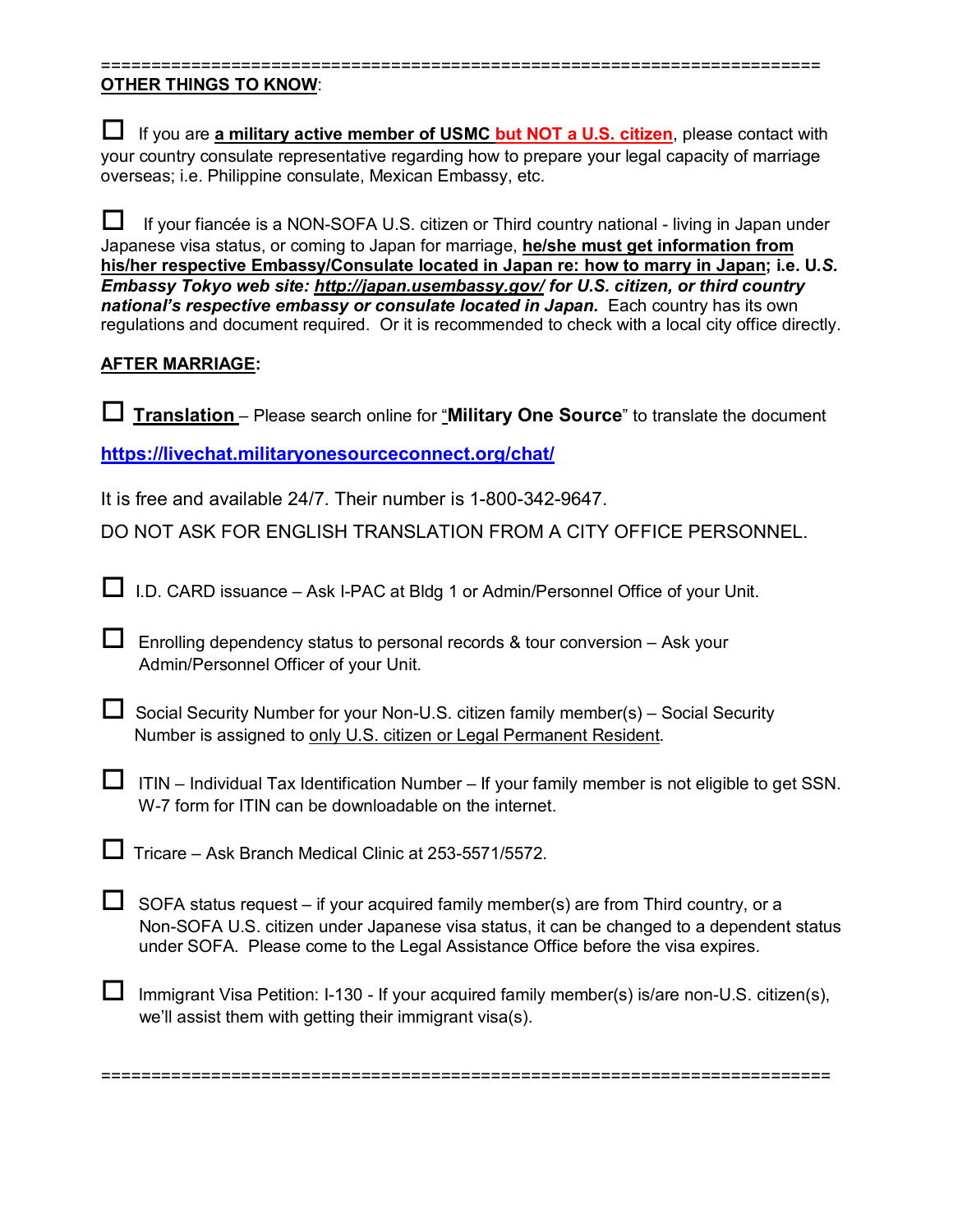# **INFORMATION SHEET**

|                                                                                                                                                                                                                                | Please fill out this sheet and call us at 253-5594 / 253-5591 / 253-5592 for an appointment.                         |  |
|--------------------------------------------------------------------------------------------------------------------------------------------------------------------------------------------------------------------------------|----------------------------------------------------------------------------------------------------------------------|--|
|                                                                                                                                                                                                                                |                                                                                                                      |  |
|                                                                                                                                                                                                                                |                                                                                                                      |  |
| Telephone #: (DSN) _________________(w) and/or Cell ____________________________                                                                                                                                               |                                                                                                                      |  |
|                                                                                                                                                                                                                                |                                                                                                                      |  |
| Parents' full name and nationality:                                                                                                                                                                                            | <u> 1989 - Johann Barn, mars eta bainar eta bainar eta baina eta baina eta baina eta baina eta baina eta baina e</u> |  |
|                                                                                                                                                                                                                                |                                                                                                                      |  |
|                                                                                                                                                                                                                                | Nationality: U.S. Citizen or Charles Contains and District Contains a substitution of the National Annual Conta      |  |
| Mother (First-Middle-Last- <b>maiden</b> name): <b>www.community.community.community.com</b>                                                                                                                                   |                                                                                                                      |  |
|                                                                                                                                                                                                                                | Nationality: U.S. Citizen or U.S. Community: U.S. Citizen or                                                         |  |
| Your birth order: th $(1^{st}, 2^{nd}, 3^{rd})$ as a son or as a daughter of the above parents                                                                                                                                 |                                                                                                                      |  |
| Legal domicile/address in the U.S.: [[11] Decree Contract of the U.S.: Contract of the U.S.: [21] Decree Contract of the U.S.: [21] Decree Contract of the U.S. and the U.S. and the U.S. and the U.S. and the U.S. and the U. |                                                                                                                      |  |
|                                                                                                                                                                                                                                | ,我们也不能在这里的时候,我们也不能在这里的时候,我们也不能不能不能不能不能不能不能不能不能不能不能不能不能。""我们,我们也不能不能不能不能不能不能不能不能不能                                    |  |
|                                                                                                                                                                                                                                |                                                                                                                      |  |
| Current address in Japan: PSC 561 Box FRO AP 96310                                                                                                                                                                             |                                                                                                                      |  |
|                                                                                                                                                                                                                                |                                                                                                                      |  |
|                                                                                                                                                                                                                                |                                                                                                                      |  |
|                                                                                                                                                                                                                                | Where it occurred? (City, State, and Country) __________________________________                                     |  |
| <b>PROSPECTIVE SPOUSE:</b>                                                                                                                                                                                                     |                                                                                                                      |  |
|                                                                                                                                                                                                                                |                                                                                                                      |  |
|                                                                                                                                                                                                                                |                                                                                                                      |  |
|                                                                                                                                                                                                                                |                                                                                                                      |  |

After you complete this sheet & obtain required documents, please set up appointment at **253-5591 / 5592.**